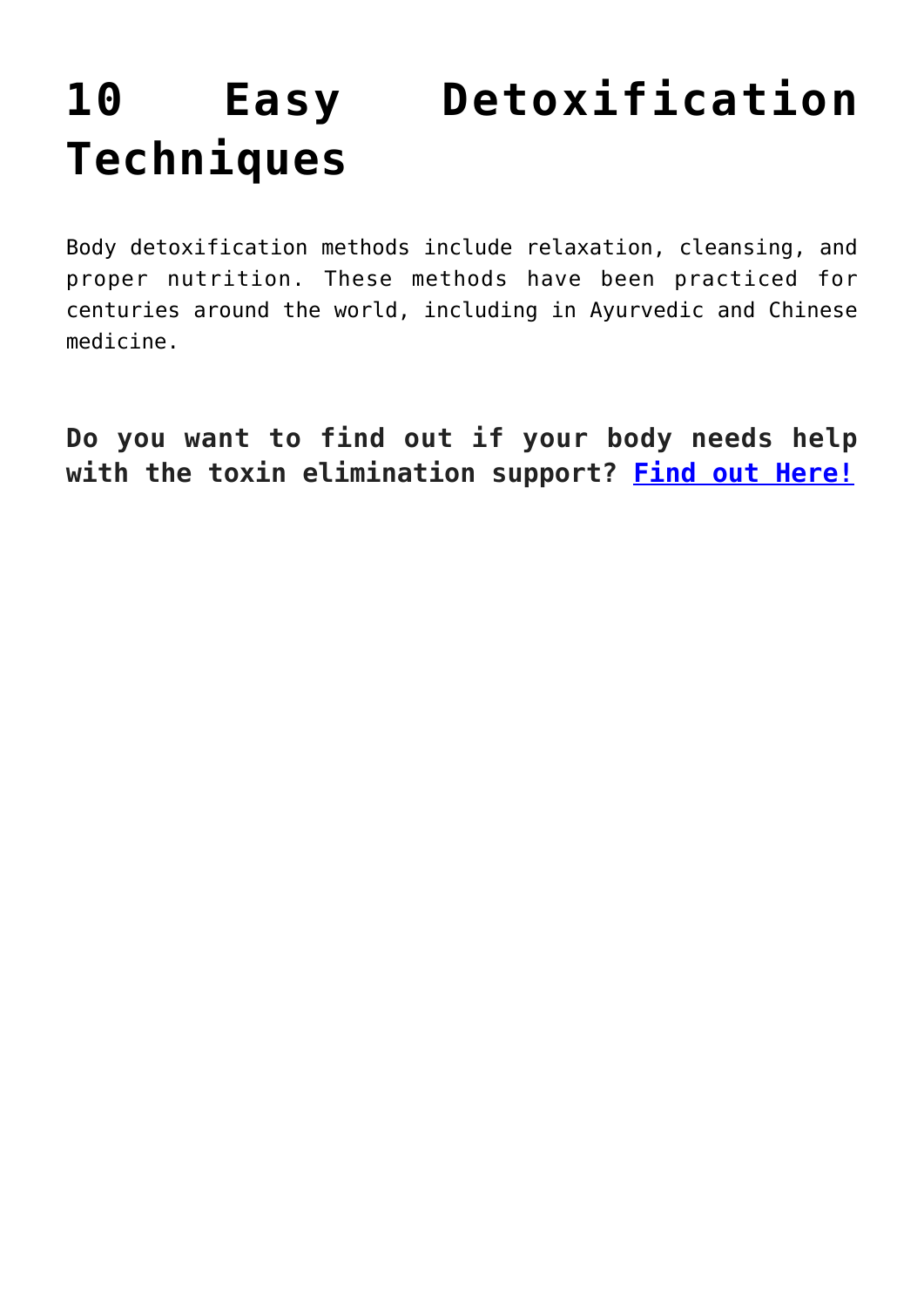

[HOW TOXIC ARE YOU?](https://lp.constantcontactpages.com/su/1U0UOYP)

During the detoxification of the body, not just toxins are eliminated, but also there should also be the replenishment of nutrients, minerals, and vitamins. This will protect you from illness and help you maintain optimal health.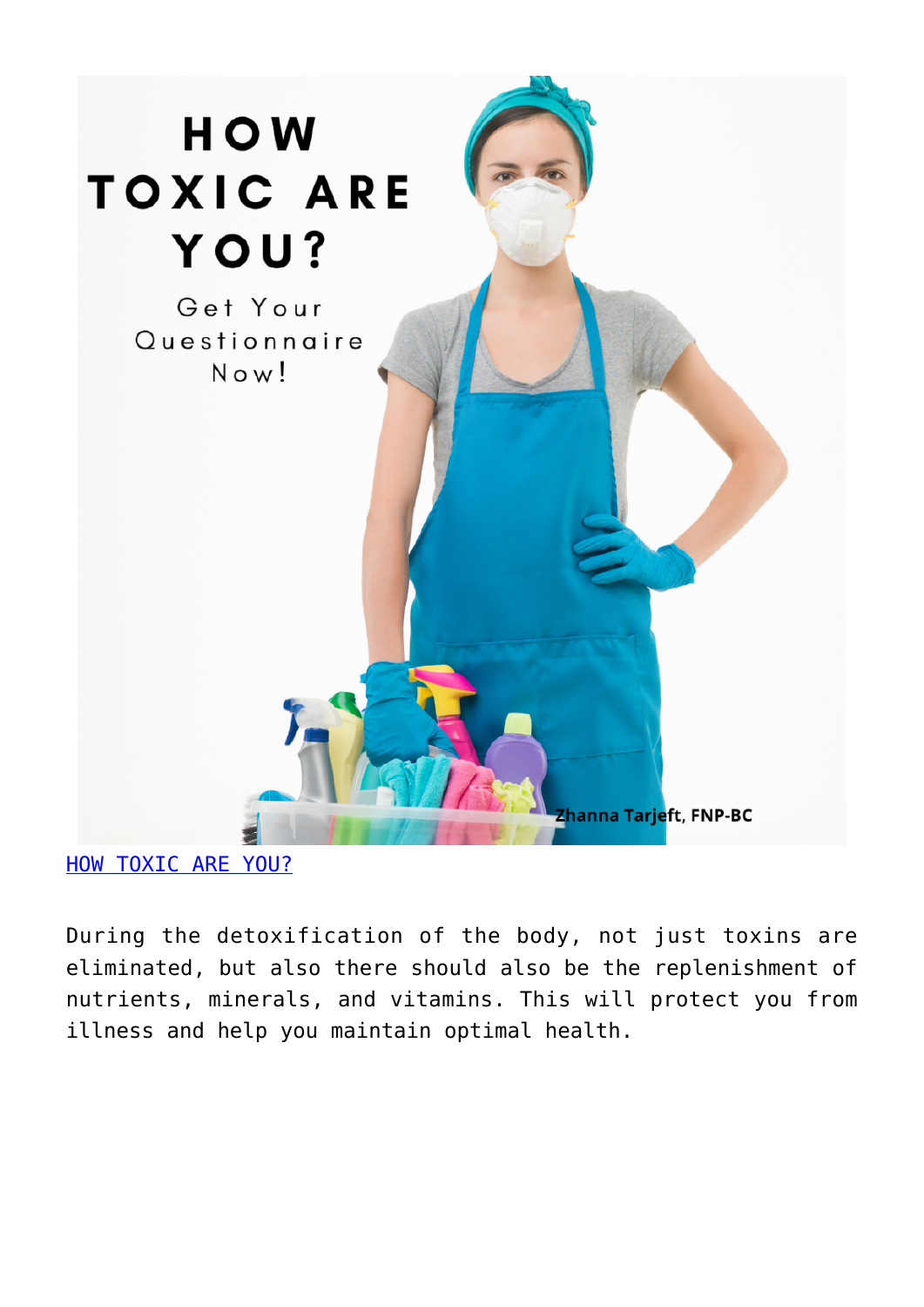

What is Detoxification?

Basically, it is the purification of blood, which occurs by moving harmful substances from the blood to the liver, where they are further eliminated. The body is also cleansed of toxins in the kidneys, intestines (gut), lungs, lymph, and skin. However, when these systems are at risk, filtering does not occur and the body is at risk.

Body detoxification methods that naturally cleanse the body are:

- 1. Healthy nutrition
- 2. Liver detoxification (Phase 1, 2, and 3)
- 3. The removal of toxins from the gut, kidneys, and skin;
- 4. Improving blood circulation;

How to determine the need for detoxification?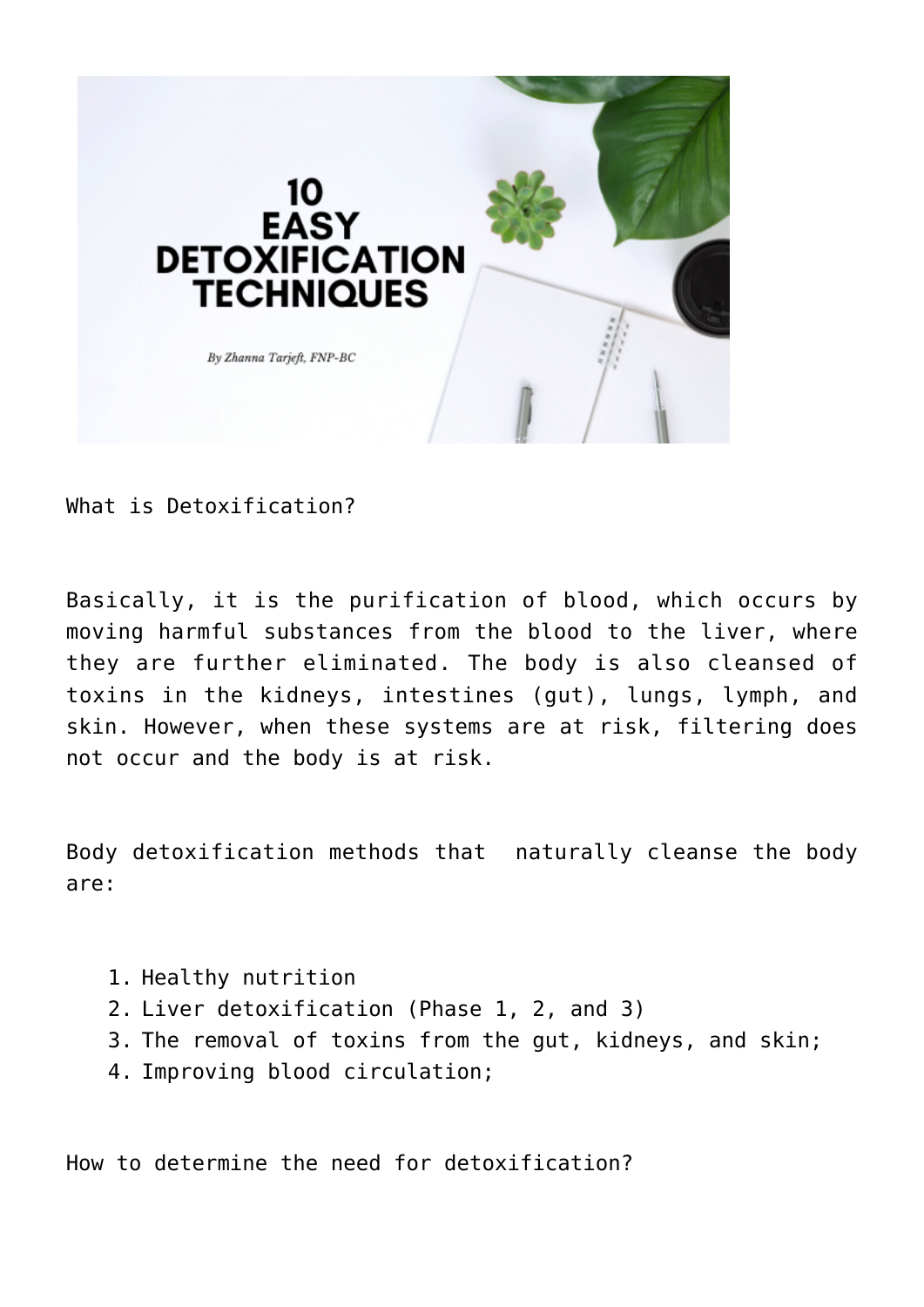Detoxification is a process and not a destination. Detoxification pathways should be supported every day to get rid of the toxins we inhale with polluted by gasoline and other chemicals air; ingest with GMO or non-organic produce and meats; apply to our skin in a form of makeup, beauty lotions, and cremes! Are you getting pedicures/manicures done once in a while? All these above-mentioned sources are full of chemical toxins that act as hormone disruptors!

Today, when the level of environmental pollution is much higher than ever, everyday detoxification is very important. However, this does not apply to nursing mothers, children, and patients with chronic diseases of the digestive tract, and cancer. First of all, you should consult with your Functional Practitioner about the need for detoxification in your case.

The following symptoms may warrant the need for detoxification:

- 1. Chronic fatigue
- 2. Irritation on the skin
- 3. Allergies
- 4. Swollen eyes or bags under the eyes
- 5. Bloating
- 6. Problems with the menstrual cycle
- 7. Weight gain

How to Start the Detoxification Process?

First, reduce the level of toxins in the body: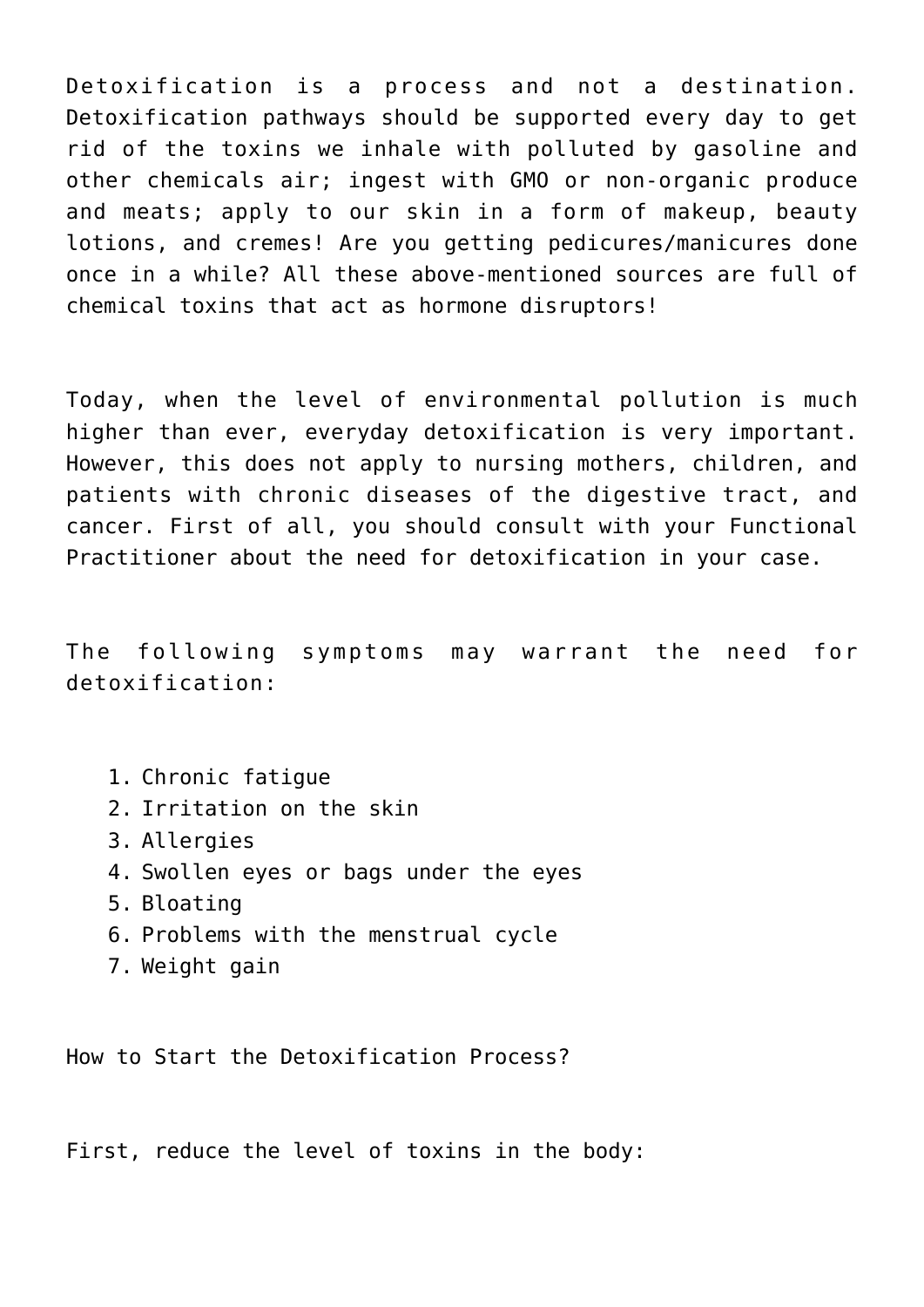- 1. Limit alcohol, cigarettes, sugar, fats, everything that interferes with a healthy lifestyle.
- 2. Minimize the use of household chemicals, this includes personal hygiene products (shampoo, deodorant, toothpaste), replace them with natural, alternative chemicals.
- 3. Minimize stress, which means the production of stress hormones. In some cases, these hormones can provide an "adrenaline rush" to win the race or, for example, complete the work on time, but in most cases they produce toxins and, unfortunately, slow down the detoxification of enzymes in the liver. Yoga, heart rate variability, and meditation are the simplest but most effective means to relax the whole body, both physical and spiritual.

## **What Methods of Detoxification are Right for you?**

A large number of detoxification programs and recipes have been created that are designed for individual purposes. I have developed a 7-day detoxification and thyroid supporting program that helps to get your body on the right track!

There are a few mistakes that people make while trying to detox their bodies. I do not promote juice cleanses or fasting for long periods of time as fasting and juice cleanse promote fast fat burning in the beginning, but as you know fatty tissue (including brain tissue) accumulates the most toxins. So, when fat is melting, more toxins are released into the bloodstream. In this case, it is very important to optimize all the Phases of liver detox to increase the excretion of the toxins via stool and urine and to prevent reabsorption of toxins back into the bloodstream!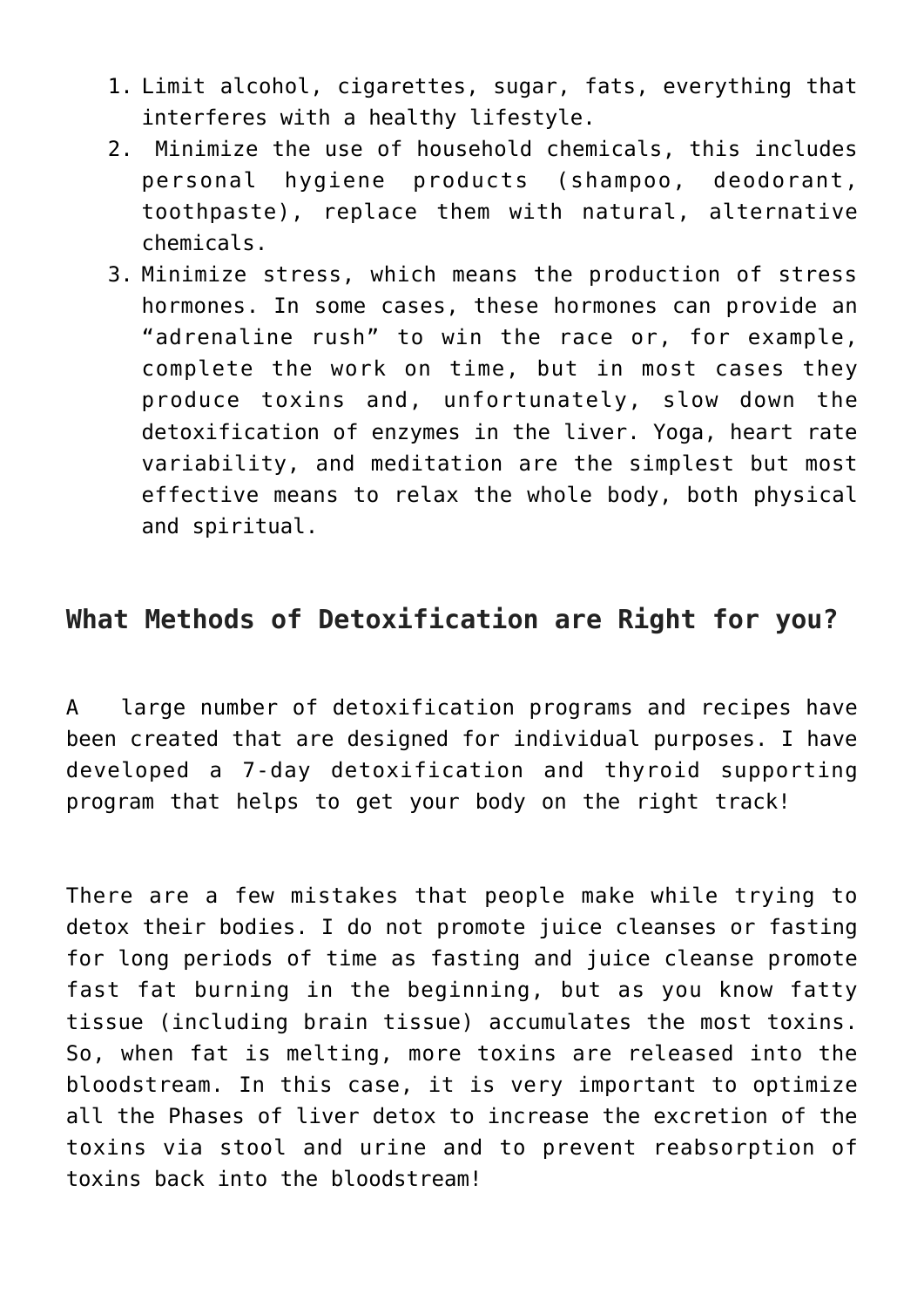## **10 Basic Body Detoxification Techniques**

1. Cut down on Sugar

Start by reducing the amount of sugar you consume. This also applies to honey, molasses, and artificial sugar substitutes. The artificial sugar substitutes are a big NO-NO!

In case you eat more sugar, the body needs to produce more insulin, that is, it loads your pancreas and thereby wears out itself. Over a long period of time, this habit can cause a state of chronic fatigue, diabetes, develop cancer and accumulate excess weight.

2. Start the Day with a Full Glass of Water

Drink a full glass of water with the juice of half a lemon in the morning. Lemon helps rehydrate the body, improve digestion and remove toxins from your body.

Drink at least two liters (2 quarts) of water per day. And try to drink more in the first half of the day and as little as possible in the second half.

3. Move More!

Regular exercise improves blood and lymph circulation. This also applies to digestion, will also ease stress, lubricate joints with grease and strengthen your body. In people who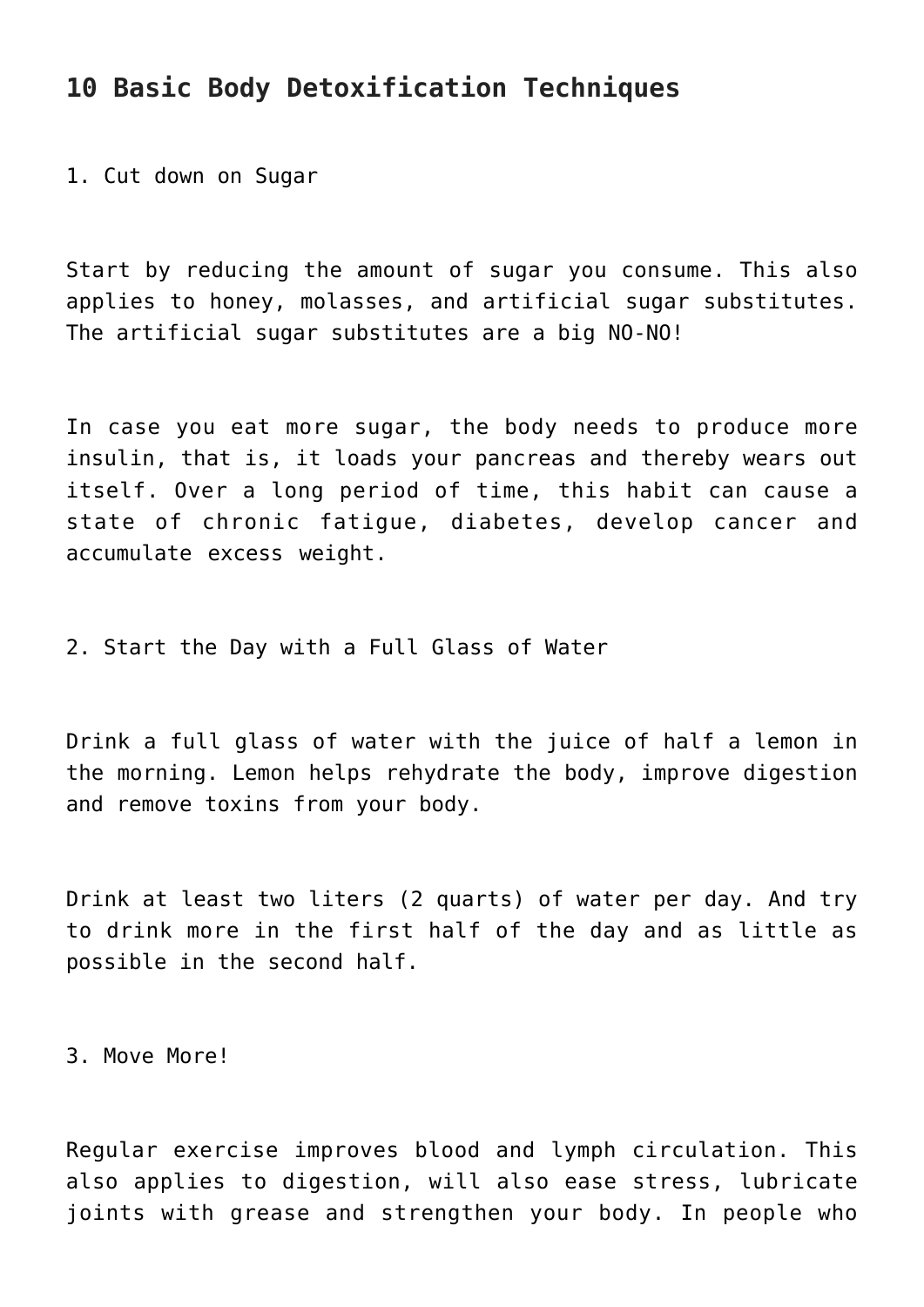exercise regularly, the total amount of toxins in the body is much less.

Determine what is right for you: HIIT, yoga, jumping rope, fitness, running … There are special exercises designed to cleanse the body and bring health benefits.

4. Drink Green and Herbal Teas

Tea is not only rich in antioxidants, but it also nourishes you (especially, herbal tea). That means you will eat less junk food! Be aware that caffeine in tea is completely different from that found in coffee. It is more gentle for your body and eliminates nervous tension. Clean and protect the liver by eating herbs: dandelion root, burdock, milk thistle. Drink green tea.

5. Eat Organic Food

A variety of fruits and vegetables should be the basis of your diet with the addition of all grains and legumes, as well as a small amount of nuts and seeds. Therefore, eat a lot of fiber, including some white rice (lower in arsenic) harvested in the U.S. and organically grown fresh fruits and vegetables: beets, radishes, artichokes, cabbage, broccoli, Brussel sprouts, seaweed (spirulina, chlorella).

6. Breathe Deeply

Practice pranayama or yogic breathing. It is important that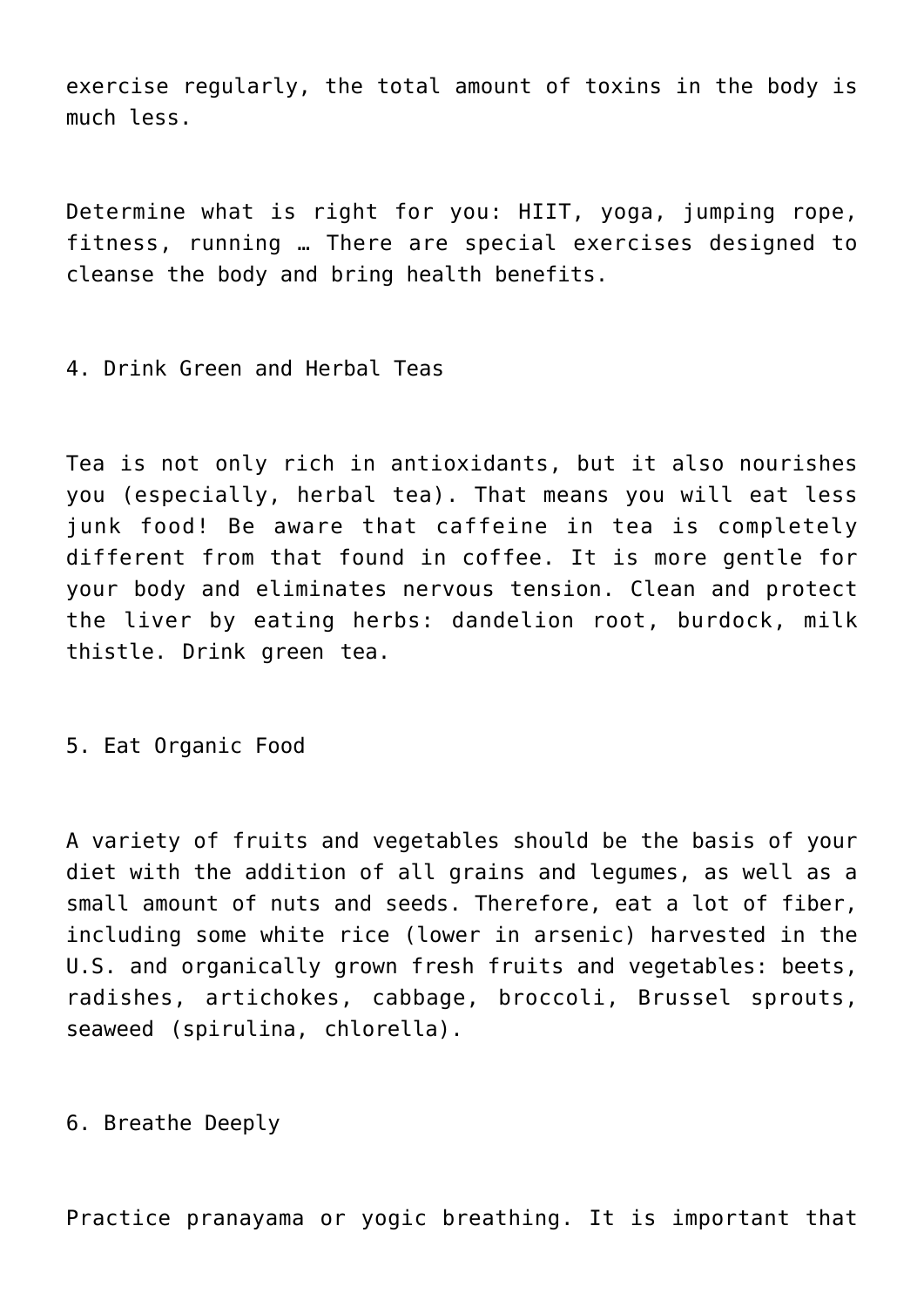oxygen fully saturates the cells.

7. Sweat in the Sauna

This is my favorite! Sweating with no pain of exercising. Just sit in the sauna and read a book while your body detoxes itself from the harmful toxins. One of the best ways to detoxify the body is by cleansing by perspiration. Visit the sauna or bathhouse.

8. Hydrotherapy in the Shower

First, very hot water flowing down the back for five minutes, then the thirty-second pressure of cold water. Repeat three times and rest in bed for another thirty minutes.

9. Avoid Stress

Stress is one of the causes of the formation of toxins in the body. Therefore, work on being more positive!

10. Skin Brushing

Skin cleansing and brushing, as well as the massage with oil help remove toxins from your skin by exfoliating, which also improves blood circulation.

Cleanse your pores. Do dry skin brushing. Special brushes are